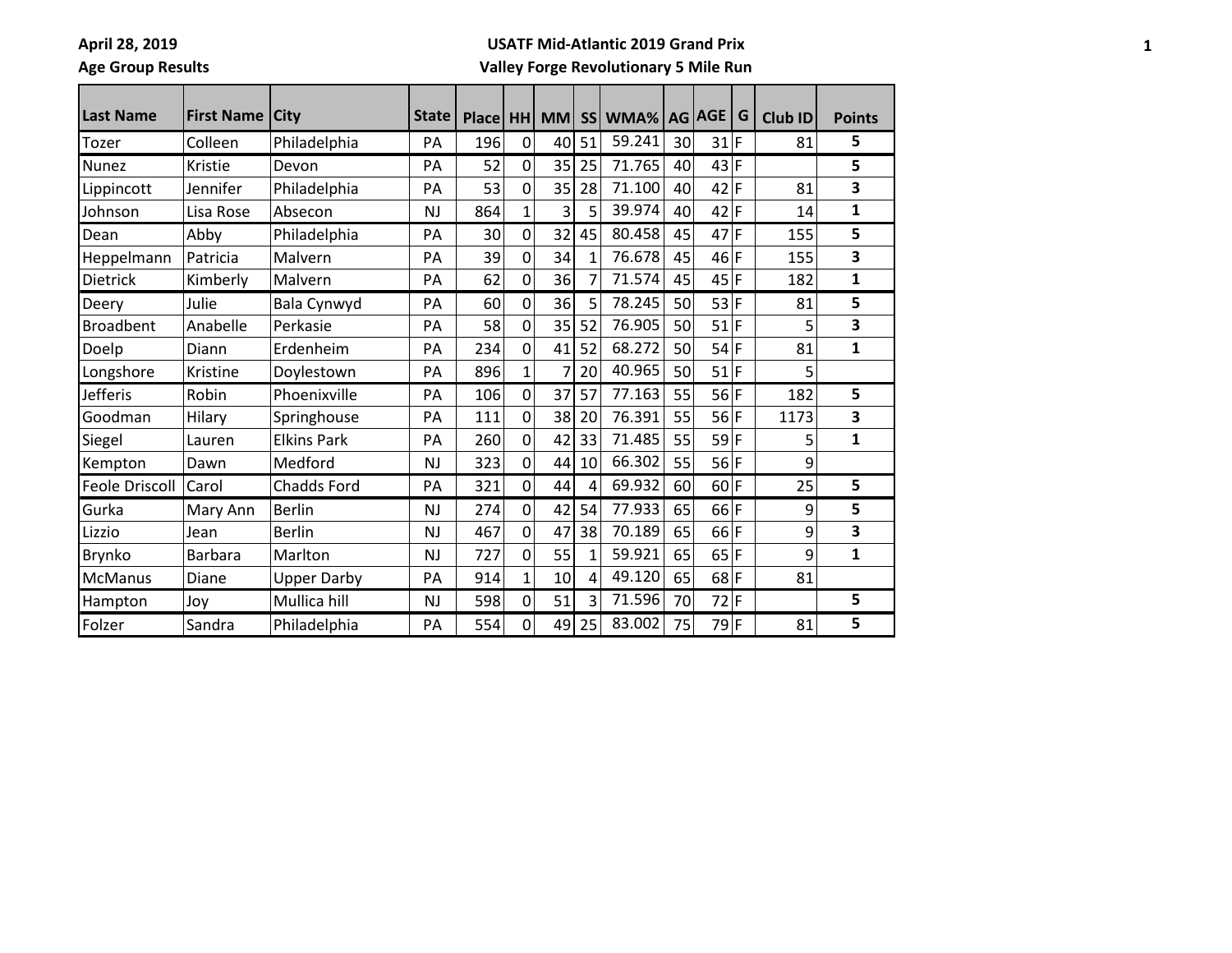<u> Elizabeth Company (</u>

**Age Group Results**

#### **USATF Mid-Atlantic 2019 Grand Prix**

**Valley Forge Revolutionary 5 Mile Run**

and the control of

an an a

| <b>Last Name</b> | <b>First Name</b> | <b>City</b>            | <b>State</b> | <b>Place</b> | <b>HH</b>      | <b>MM</b> |                | SS WMA% AG AGE |    |    | G    | Club ID        | <b>Points</b> |
|------------------|-------------------|------------------------|--------------|--------------|----------------|-----------|----------------|----------------|----|----|------|----------------|---------------|
| Lawson           | Teagan            | <b>Chester Springs</b> | PA           | 11           | $\mathbf 0$    | 29        | 37             | 75.971         |    | 14 | M    | $\overline{2}$ |               |
| Comber           | Devon             | Maple Glen             | PA           | 12           | 0              | 29        | 44             | 73.206         | 15 | 16 | M    |                | 5             |
| Gearinger        | Dylan             | <b>Berwick</b>         | PA           | 1            | 0              | 25        | 1              | 85.210         | 20 |    | 22 M | 82             | 5             |
| Persick          | Matthew           | Carlisle               | PA           | 5            | $\overline{0}$ | 27        | 35             | 77.281         | 20 |    | 22 M |                | 3             |
| Geslin           | Alexis            | Philadelphia           | PA           | 37           | 0              | 33        | 56             | 62.819         | 25 |    | 25 M | 82             | 5             |
| Kampf            | Seth              | Collegeville           | PA           | 4            | 0              | 27        | 27             | 78.324         | 30 | 34 | M    | 182            | 5             |
| <b>Binder</b>    | Joseph            | Haverford              | PA           | 3            | $\mathbf 0$    | 27        | 18             | 79.060         | 35 | 35 | M    | 82             | 5             |
| Mueller          | Matthew           | North Wales            | PA           | 16           | 0              | 30        | 45             | 70.190         | 35 |    | 35 M |                | 3             |
| Padilla          | Michael           | Phoenixville           | PA           | 6            | 0              | 27        | 48             | 82.494         | 40 | 44 | M    | 81             | 5             |
| Thirumurthy      | Harsha            | Bala Cynwyd            | PA           | 9            | $\mathbf 0$    | 29        | 21             | 76.945         | 40 | 42 | M    | 82             | 3             |
| Rivera           | Victor            | Philadelphia           | PA           | 14           | $\overline{0}$ | 30        | 23             | 73.231         | 40 | 40 | M    | 55             | 1             |
| Hasty            | Thomas            | Flourtown              | PA           | 165          | $\overline{0}$ | 40        | 3              | 55.972         | 40 | 41 | M    | 209            |               |
| Varallo          | Vince             | Fort Washington        | PA           | 10           | 0              | 29        | 27             | 79.117         | 45 | 46 | M    | 1173           | 5             |
| Cutrona          | Matthew           | Wilmington             | DE           | 29           | 0              | 32        | 28             | 72.895         | 45 | 48 | M    | 25             | 3             |
| Rebbechi         | Donovan           | Penn Valley            | PA           | 32           | $\mathbf 0$    | 32        | 50             | 70.406         | 45 | 45 | M    | 81             | 1             |
| Kimmel           | Michael           | Wayne                  | PA           | 68           | 0              | 36        | 28             | 63.894         | 45 | 46 | M    | 182            |               |
| Harte            | Tim               | Coatesville            | PA           | 7            | 0              | 28        | 57             | 83.823         | 50 | 51 | M    | 81             | 5             |
| Dechnik          | Michael           | Skippack               | PA           | 18           | 0              | 31        | $\overline{2}$ | 77.551         | 50 | 50 | M    | 81             | 3             |
| Montini          | Paul              | Huntingdon Valley      | PA           | 27           | 0              | 31        | 53             | 76.111         | 50 | 51 | M    | 81             | 1             |
| Armstrong        | Scott             | Pottstown              | PA           | 23           | 0              | 31        | 43             | 79.769         | 55 | 56 | M    | 81             | 5             |
| Cauller          | Gregory           | York                   | PA           | 33           | 0              | 33        | 5              | 78.489         | 55 | 59 | M    | 25             | 3             |
| Wiechecki        | David             | Wilmington             | DE           | 40           | 0              | 34        | 3              | 74.939         | 55 | 57 | M    | 25             | 1             |
| Hranilovich      | Stephen           | Phoenixville           | PA           | 38           | 0              | 33        | 59             | 73.811         | 55 | 55 | M    | 5              |               |
| <b>Bizal</b>     | Michael           | Exton                  | PA           | 57           | 0              | 35        | 47             | 71.961         | 55 | 58 | M    | 182            |               |
| Conway           | Bill              | Downingtown            | PA           | 231          | 0              | 41        | 49             | 61.578         | 55 | 58 | M    | 182            |               |
| Isaac            | Paul              | Folcroft               | PA           | 723          | 0              | 54        | 55             | 45.675         | 55 |    | 55 M | 5              |               |